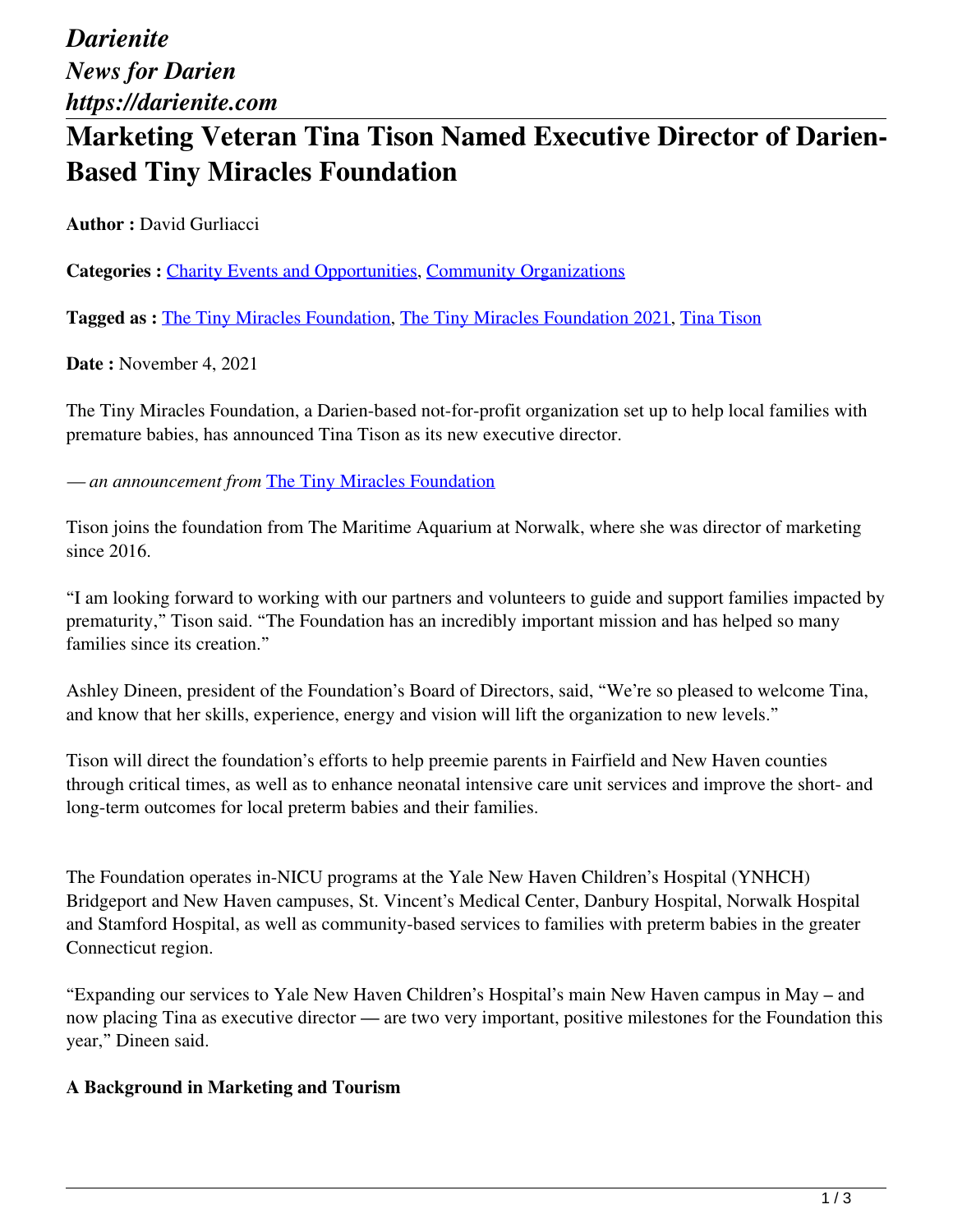## *Darienite News for Darien https://darienite.com*

At The Maritime Aquarium, Tison guided the marketing and communication efforts of Connecticut's secondlargest family attraction.

Under her direction, the Aquarium achieved strong attendance over all five years, gained significant local and national press exposure, introduced a dynamic new website, and created a "virtual aquarium" that kept families engaged with the Aquarium while it was closed in 2020 due to COVID-19.

Tison has also served on several state boards related to tourism: then Gov.-Elect Lamont's Arts, Culture and Tourism Transition Policy Committee; the Speaker of the House of Representatives' Blue Ribbon Panel on Tourism; and the executive committee of the Connecticut Tourism Coalition.

She was appointed by State Senate Majority Leader Bob Duff to serve on the CT Tourism Council and will remain on that board. For her work beyond her role at the aquarium, she was named Connecticut Tourism's 2019 volunteer of the year.

Tison also is on the Board of Visitors at the Welch College of Business and Technology at Sacred Heart University, where she is the chair of the Marketing Committee.

Beyond Connecticut, she served on the marketing committee of the Association of Zoos & Aquariums (AZA), the national accrediting organization that sets the highest standards for animal care and guest safety.

Prior to The Maritime Aquarium, Tison worked for the Norwalk-based ad agency Media Storm, where she served as a managing director for 10 years. She was the senior executive on top brands including FX, Food Network and ABC Family, and led integrated consumer marketing efforts that broke network and industry records for ratings.

Previously, Tison held VP titles at both Grey Worldwide and Young & Rubicam in New York. Her work was recognized with multiple Effie Awards for advertising effectiveness.

The graduate of Washington and Lee University lives in Fairfield with her husband, Joe, and their two children.

### **Fundraising Gala on Nov 17**